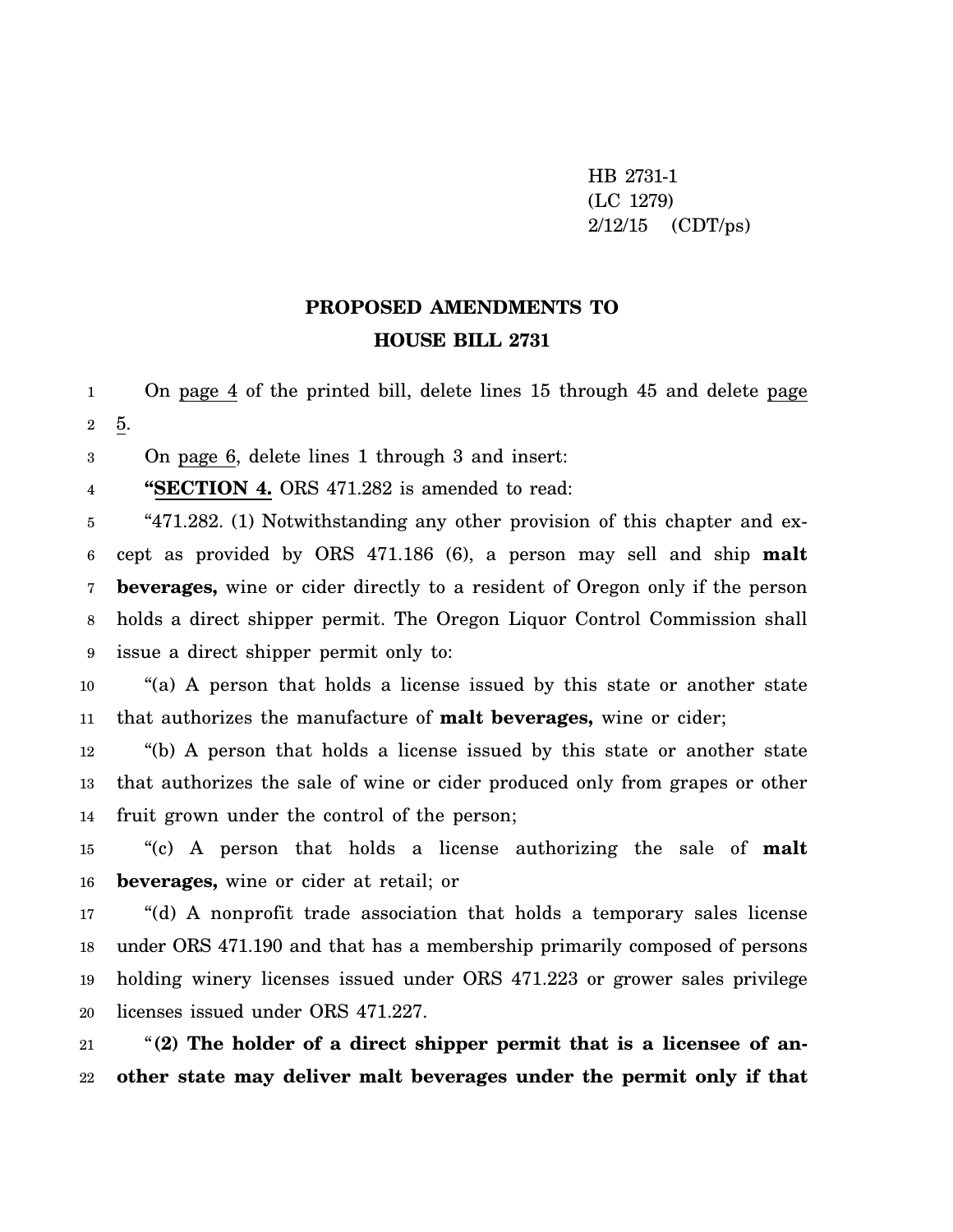1 2 3 **other state makes direct shipper permits, or the equivalent, available for the delivery of malt beverages by persons holding commission licenses authorizing the manufacture or retail sale of malt beverages.**

4 5 6 " $[(2)(a)]$  (3)(a) A person may apply for a direct shipper permit by filing an application with the commission. The application must be made in such form as may be prescribed by the commission.

7 8 9 "(b) If the application is based on a license issued by this state, the person must include in the application the number of the license issued to the person.

10 11 12 13 14 "(c) If the application is based on a license issued by another state, the person must include in the application a true copy of the license issued to the person by the other state or include sufficient information to allow verification of the license by electronic means or other means acceptable to the commission.

15 16 17 18 19 "(d) If the application is based on a license issued by another state, or the application is by a nonprofit trade association described in subsection (1)(d) of this section, the person or association must pay a \$50 registration fee and maintain a bond or other security described in ORS 471.155 in the minimum amount of \$1,000.

20 "[*(3)*] **(4)** Sales and shipments under a direct shipper permit:

21 "(a) May be made only to a person who is at least 21 years of age;

22 23 "(b) May be made only for personal use and not for the purpose of resale; and

24 25 "(c) May not exceed two cases, containing not more than nine liters per case, to any resident per month.

26 27 28 29 "[*(4)*] **(5)** Sales and shipments under a direct shipper permit must be made directly to a resident of this state in containers that are conspicuously labeled with the words: 'CONTAINS ALCOHOL: SIGNATURE OF PERSON AGE 21 YEARS OR OLDER REQUIRED FOR DELIVERY.'

30 "[*(5)*] **(6)** A person holding a direct shipper permit must take all actions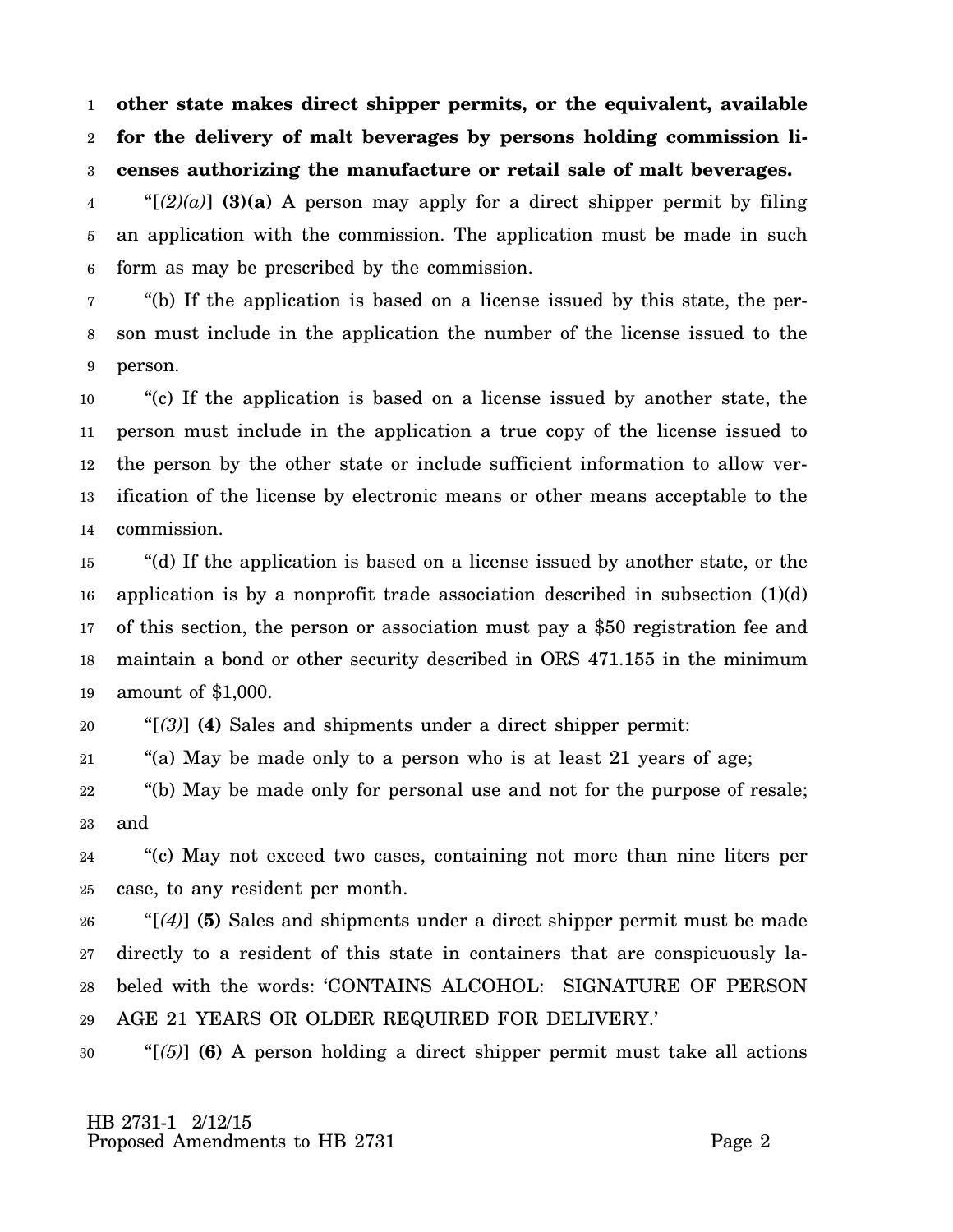1 2 necessary to ensure that a carrier used by the permit holder does not deliver any **malt beverages,** wine or cider unless the carrier:

3 4 "(a) Obtains the signature of the recipient of the **malt beverages,** wine or cider upon delivery;

5 6 "(b) Verifies by inspecting government-issued photo identification that the recipient is at least 21 years of age; and

7 8 "(c) Determines that the recipient is not visibly intoxicated at the time of delivery.

9 10 11 12 " $[(6)(a)]$  (7)(a) A person holding a direct shipper permit must report to the commission all shipments of **malt beverages,** wine or cider made to Oregon residents under the permit as required by ORS chapter 473. The report must be made in a form prescribed by the commission.

13 14 15 "(b) A person holding a direct shipper permit must allow the commission to audit the permit holder's records upon request and shall make those records available to the commission in this state.

16 17 18 "(c) A person holding a direct shipper permit consents to the jurisdiction of the commission and the courts of this state for the purpose of enforcing the provisions of this section and any related laws or rules.

19 20 21 22 23 24 " $[(7)(a)]$  (8)(a) A person holding a direct shipper permit must timely pay to the commission all taxes imposed under ORS chapter 473 on **malt beverages,** wine and cider sold and shipped under the permit. For the purpose of the privilege tax imposed under ORS chapter 473, all **malt beverages,** wine or cider sold and shipped pursuant to a direct shipper permit is sold in this state.

25 26 27 28 29 "(b) A person holding a direct shipper permit based on a license issued by another state must timely pay to the commission all taxes imposed under ORS chapter 473 on all **malt beverages,** wine or cider sold and shipped directly to Oregon residents under the permit. The permit holder, not the purchaser, is responsible for the tax.

30 "[*(8)*] **(9)** A direct shipper permit must be renewed annually. If the person